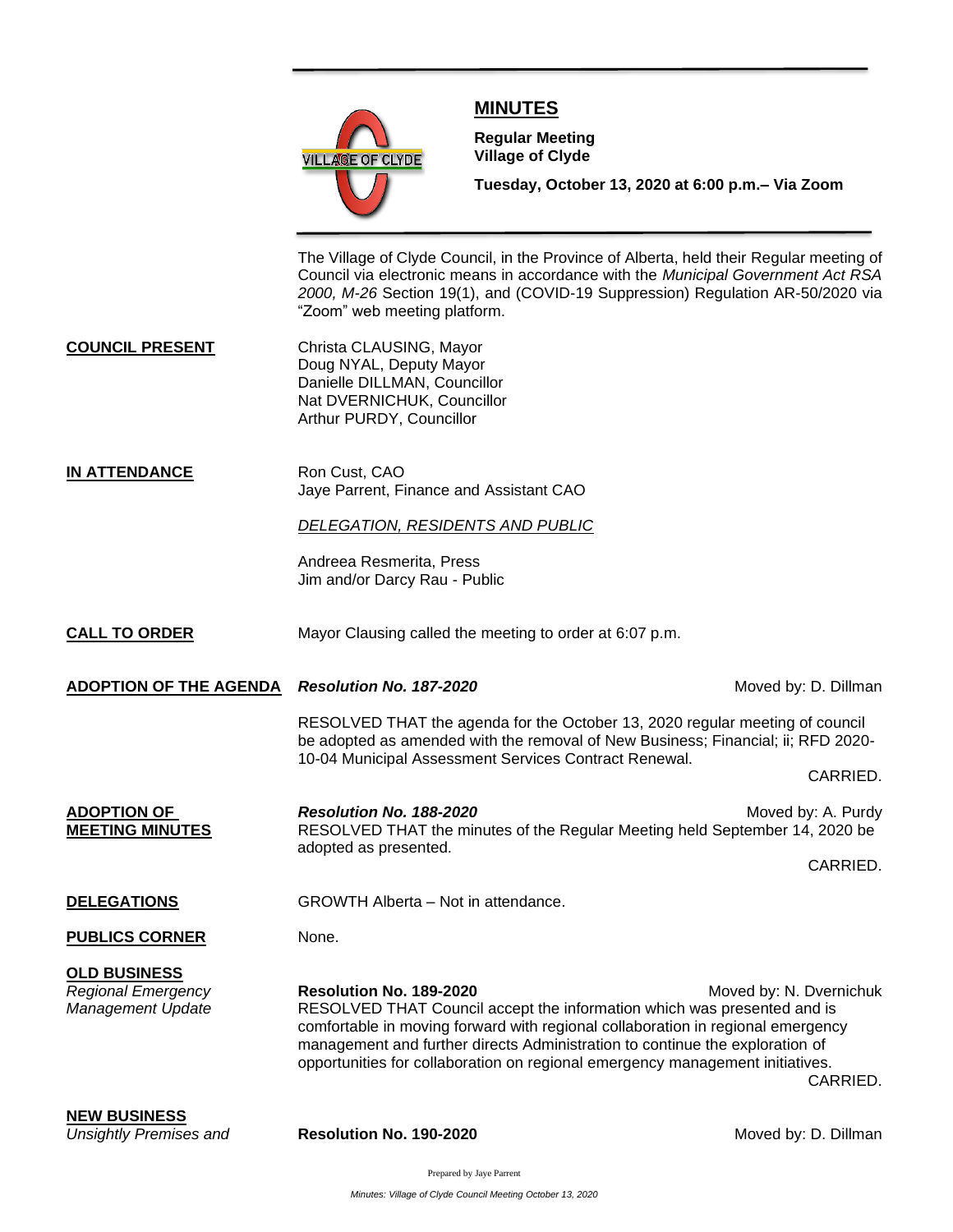| <b>Animal Control Update</b>                                                         | RESOLVED THAT Council is comfortable with Administration carrying on in the<br>same manner for administering bylaws and working with the contracted Peace<br>Officer for unsightly property complaints and animal control.                                                                                                                                                                     |                               |
|--------------------------------------------------------------------------------------|------------------------------------------------------------------------------------------------------------------------------------------------------------------------------------------------------------------------------------------------------------------------------------------------------------------------------------------------------------------------------------------------|-------------------------------|
|                                                                                      |                                                                                                                                                                                                                                                                                                                                                                                                | CARRIED.                      |
| RFD 2020-10-01<br><b>Economic Development</b>                                        | Resolution No. 191-2020<br>RESOLVED THAT Council explore and work with regional partners to pursue a<br>Regional Economic Development Strategy and directs Administration to re-allocate<br>the GROWTH directed funding for 2021 to a regional economic development model.                                                                                                                     | Moved by: D. Nyal<br>CARRIED. |
| RFD 2020-10-02<br><b>Franchise Fee Agreements</b>                                    | Resolution No. 192-2020<br>RESOLVED THAT Council maintain the existing rates for the 2021 Franchise Fees                                                                                                                                                                                                                                                                                       | Moved by: D. Nyal<br>CARRIED. |
| RFD 2020-10-04<br><b>Tri-Council Christmas Party</b><br><b>Funding Re-allocation</b> | Resolution No. 193-2020<br>RESOLVED THAT Council direct Administration to discuss the Tri-Council Joint<br>Services meeting being hosted December 1, 2020 by the Village of Clyde via zoom<br>with no provision to attend in person due to the COVID-19 pandemic situation and<br>current rise in cases and bring the information back to Council for the November 9,<br>2020 regular meeting. | Moved by: D. Nyal             |
|                                                                                      |                                                                                                                                                                                                                                                                                                                                                                                                | CARRIED.                      |
|                                                                                      | Resolution No. 194-2020<br>RESOLVED THAT Council direct Administration to bring the potential funding re-<br>allocation of a portion of the targeted Tri-Council Christmas Party allocation to the<br>November 9, 2020 regular meeting.                                                                                                                                                        | Moved by: D. Nyal             |
|                                                                                      |                                                                                                                                                                                                                                                                                                                                                                                                | CARRIED                       |
| RFD 2020-10-05<br>Proposed Bylaw Reading                                             | Resolution No. 195-2020<br>Moved by: D. Dillman<br>RESOLVED THAT Council proceed with first reading of By-Law 2020-10-01 Rates<br>Fees and charges Bylaw.                                                                                                                                                                                                                                      |                               |
|                                                                                      |                                                                                                                                                                                                                                                                                                                                                                                                | CARRIED.                      |
|                                                                                      | Resolution No. 196-2020<br>Moved by: D. Dillman<br>RESOLVED THAT Council proceed with second reading of By-Law 2020-10-01<br>Rates Fees and charges Bylaw.                                                                                                                                                                                                                                     |                               |
|                                                                                      |                                                                                                                                                                                                                                                                                                                                                                                                | CARRIED.                      |
|                                                                                      | Resolution No. 197-2020<br>Moved by: N. Dvernichuk<br>RESOLVED THAT Council provide unanimous consent for third reading of By-Law                                                                                                                                                                                                                                                              |                               |
|                                                                                      | 2020-10-01 Rates Fees and charges Bylaw.                                                                                                                                                                                                                                                                                                                                                       | DEFEATED.                     |
|                                                                                      | Reading of all other bylaws was abandoned due to the defeat of passing of Bylaw<br>2020-10-01 Rates, Fees, and charges bylaw. These will be brought forward to the<br>November 9, 2020 regular meeting of Council.                                                                                                                                                                             |                               |
| <b>CLOSED SESSION</b>                                                                | Resolution No. 198-2020<br>RESOLVED THAT Village of Clyde Council enter to Closed Session under FOIP<br>section 24, Contract Negotiations Between Municipalities and Advice from Officials;<br>and section 16(1) Contract Negotiations - Potential for Loss of Gain of a Third Party<br>at 7:05 p.m.                                                                                           | Moved by: D. Nyal             |

CARRIED.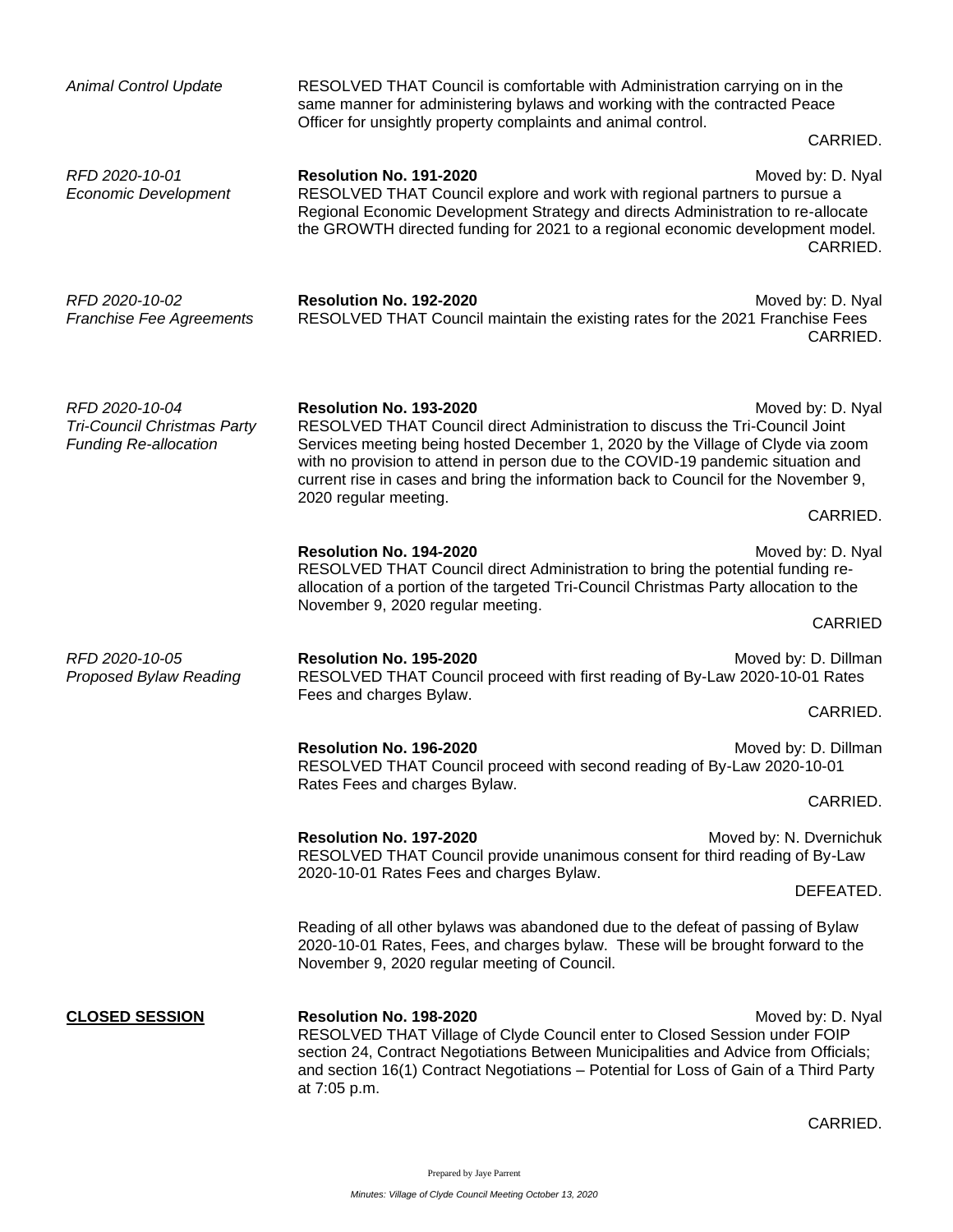|                              | Resolution No. 199-2020<br>RESOLVED THAT Village of Clyde Council return to an open meeting at 7:46 p.m.                                                                                                                                                                                                                                                                                                        | Moved by: D. Nyal<br>CARRIED.       |  |
|------------------------------|-----------------------------------------------------------------------------------------------------------------------------------------------------------------------------------------------------------------------------------------------------------------------------------------------------------------------------------------------------------------------------------------------------------------|-------------------------------------|--|
|                              | Resolution No. 200-2020<br>RESOLVED THAT Council direct Administration to bring a request for decision.<br>forward for regional economic development initiatives at the November 9, 2020<br>regular meeting of Council.                                                                                                                                                                                         | Moved by: N. Dvernichuk             |  |
|                              |                                                                                                                                                                                                                                                                                                                                                                                                                 | CARRIED.                            |  |
|                              | Resolution No. 201-2020<br>RESOLVED THAT Council direct Administration to continue discussions with<br>potential developers to encourage development in the Village of Clyde while<br>ensuring all specifications for development are followed to protect our current<br>ratepayers but to work with them to explore ways to incentivize and reduce red tape<br>related to development in the Village of Clyde. | Moved by: N. Dvernichuk             |  |
|                              |                                                                                                                                                                                                                                                                                                                                                                                                                 | CARRIED.                            |  |
| <b>FINANCIALS</b>            | Resolution No. 202-2020<br>RESOLVED THAT Council accept the September 2020 Bank Reconciliation,<br>September 2020 accounts payable Cheque list and September 30, 2020 Year to                                                                                                                                                                                                                                   | Moved by: D. Dillman                |  |
|                              | Date Trial Balance as presented.                                                                                                                                                                                                                                                                                                                                                                                | CARRIED.                            |  |
| <b>CAO REPORTS</b>           | Resolution No. 203-2020<br>RESOLVED THAT Council accept the CAO Report and Action List for September<br>2020 as presented.                                                                                                                                                                                                                                                                                      | Moved by: N. Dvernichuk             |  |
|                              |                                                                                                                                                                                                                                                                                                                                                                                                                 | CARRIED.                            |  |
| <b>COUNCIL REPORTS</b>       |                                                                                                                                                                                                                                                                                                                                                                                                                 |                                     |  |
| Appointments:                |                                                                                                                                                                                                                                                                                                                                                                                                                 |                                     |  |
| <b>Mayor Clausing</b>        | Westlock FCSS - Report provided.<br>Joint Services/Regional Collaboration - Meeting was held September 29, 2020.<br>Fire, Emergency and Disaster Services - Next meeting October 27, 2020                                                                                                                                                                                                                       |                                     |  |
| Deputy Mayor Nyal            | Clyde and District Ag Society - Report provided.<br>Homeland Housing - Report provided.<br>Inter Collaborative Framework - Nothing to report, no meeting held.<br>Crime Coalition - Report provided. Next meeting November 18, 2020.                                                                                                                                                                            |                                     |  |
| <b>Councillor Purdy</b>      | Westlock Regional Waste Management - Next meeting is scheduled for October 23,<br>2020.<br>Fire, Emergency and Disaster Services - Next meeting October 27, 2020<br>GROWTH - Report provided. Was temporarily shut down October 5, 2020.<br>Yellowhead Regional Library - No meeting held.                                                                                                                      |                                     |  |
| <b>Councillor Dillman</b>    | Westlock Regional Water Services Commission - Nothing to report, no meeting<br>held.<br>Fire, Emergency and Disaster Services - Next meeting October 27, 2020                                                                                                                                                                                                                                                   |                                     |  |
| <b>Councillor Dvernichuk</b> | No committees to report.                                                                                                                                                                                                                                                                                                                                                                                        |                                     |  |
|                              | Resolution No. 204-2020<br>RESOLVED THAT Council accept the Councillor reports as presented.                                                                                                                                                                                                                                                                                                                    | Moved by: D. Nyal<br><b>CARRIED</b> |  |

CARRIED.